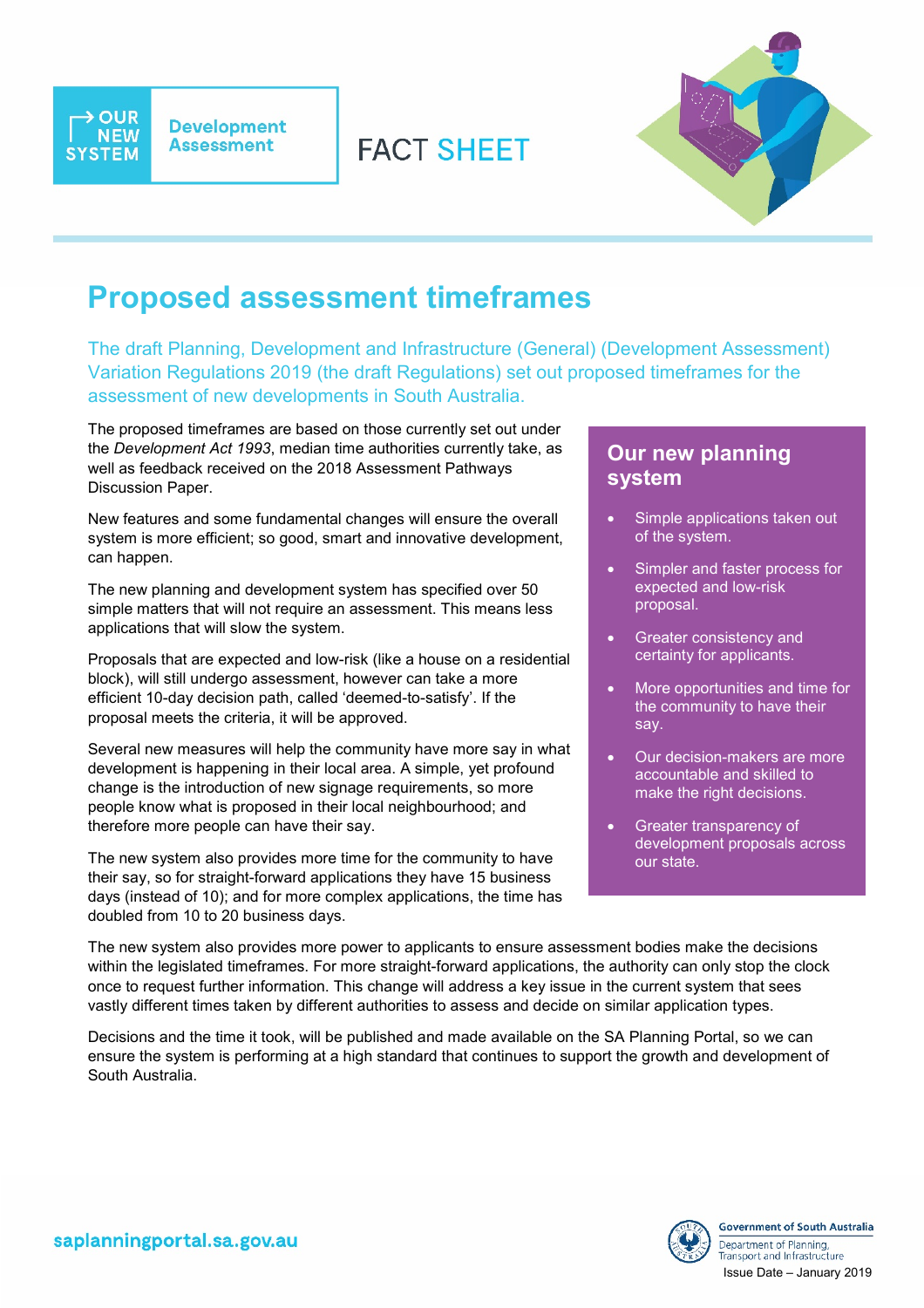

**Government of South Australia** Department of Planning, ransport and Infrastructure

# **Development Assessment timeframes under the existing Development Regulations 2008**